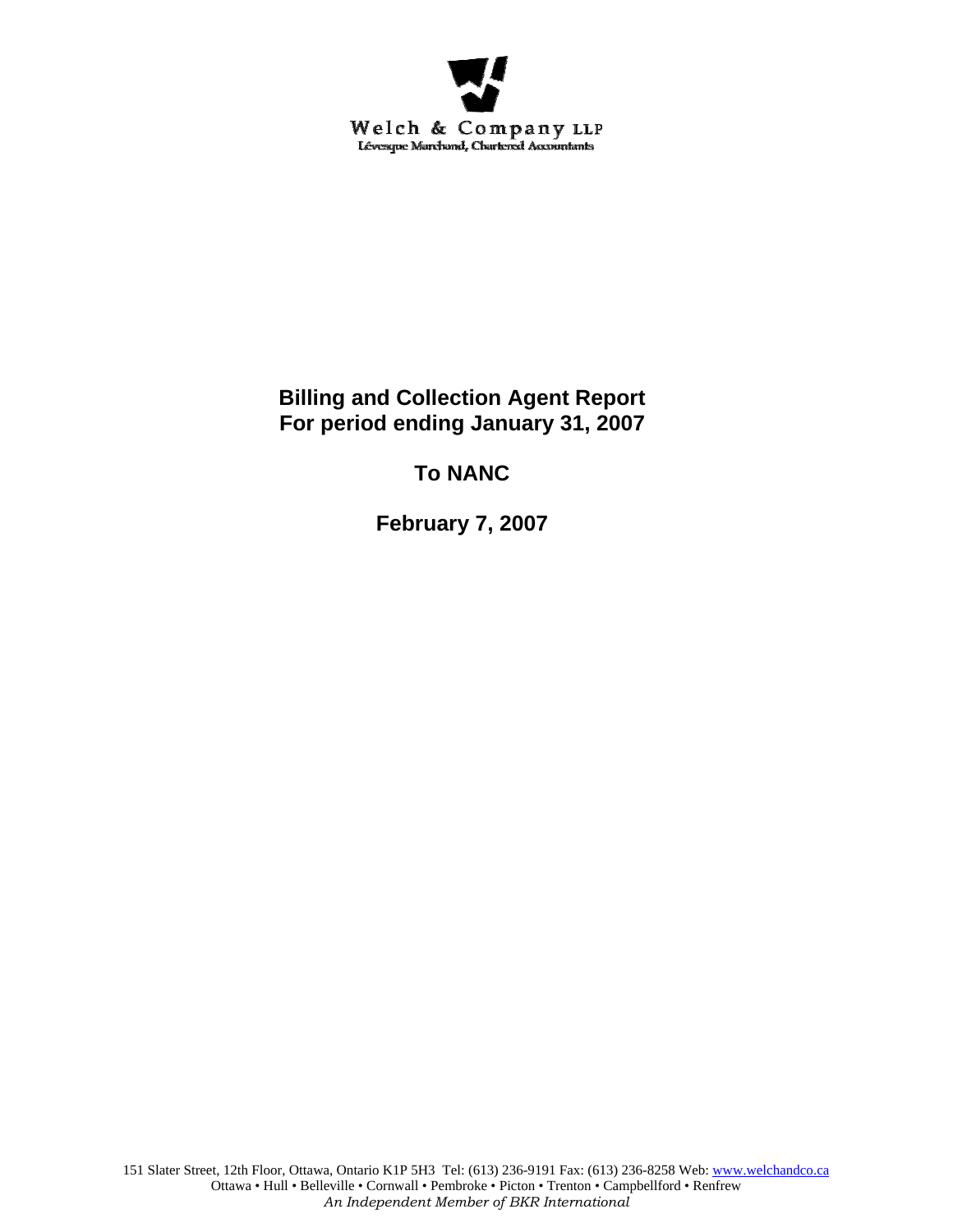# **NANPA FUND STATEMENT OF FINANCIAL POSITION JANUARY 31, 2007**

| <b>Assets</b><br>Cash Balance in bank account<br>Dreyfus Government Cash Management Fund                                                                                                           |                                                                                | \$<br>79,466<br>4,763,000 |
|----------------------------------------------------------------------------------------------------------------------------------------------------------------------------------------------------|--------------------------------------------------------------------------------|---------------------------|
| Receivable from US Carriers<br>Receivable from Canada<br>Receivable from Caribbean countries<br>Receivables forwarded to FCC for collection (Over 90 days)<br>Allowance for uncollectible accounts | 230,989<br>5,791<br>1,158<br>143,331                                           | 198,469                   |
| Interest receivable                                                                                                                                                                                | (182, 800)                                                                     | 19,152                    |
| <b>Total assets</b>                                                                                                                                                                                |                                                                                | 5,060,087                 |
| Less: Accrued liabilities (see below for makeup)                                                                                                                                                   |                                                                                | (1,493,707)               |
| <b>Fund balance</b>                                                                                                                                                                                |                                                                                | \$<br>3,566,380           |
| <b>Makeup of Accrued Liabilities</b> (see following page for additional details)                                                                                                                   |                                                                                |                           |
| Welch and Company LLP<br><b>NEUSTAR Pooling 1K Block Pooling Expenses</b><br><b>NEUSTAR Admin Expenses</b><br>Data Collection Agent - USAC<br>Carrier audits<br>Fund audit                         | 38,022<br>957,937<br>236,667<br>15,018<br>171,063<br>75,000<br>\$<br>1,493,707 |                           |

## **\*\*\*\*\*\*\*\*\*\*\*\*\*\*\*\*\*\*\*\*\*\*\*\*\*\*\*\*\*\*\*\*\*\*\*\*\*\*\*\*\*\*\*\*\*\*\*\*\*\*\*\*\*\*\*\*\*\*\*\*\*\*\*\*\*\*\*\*\*\*\*\*\*\*\*\*\***

## **Other items of note**

During January 2007, the Dreyfus Government Cash Management Fund earned a rate of return of 4.42%.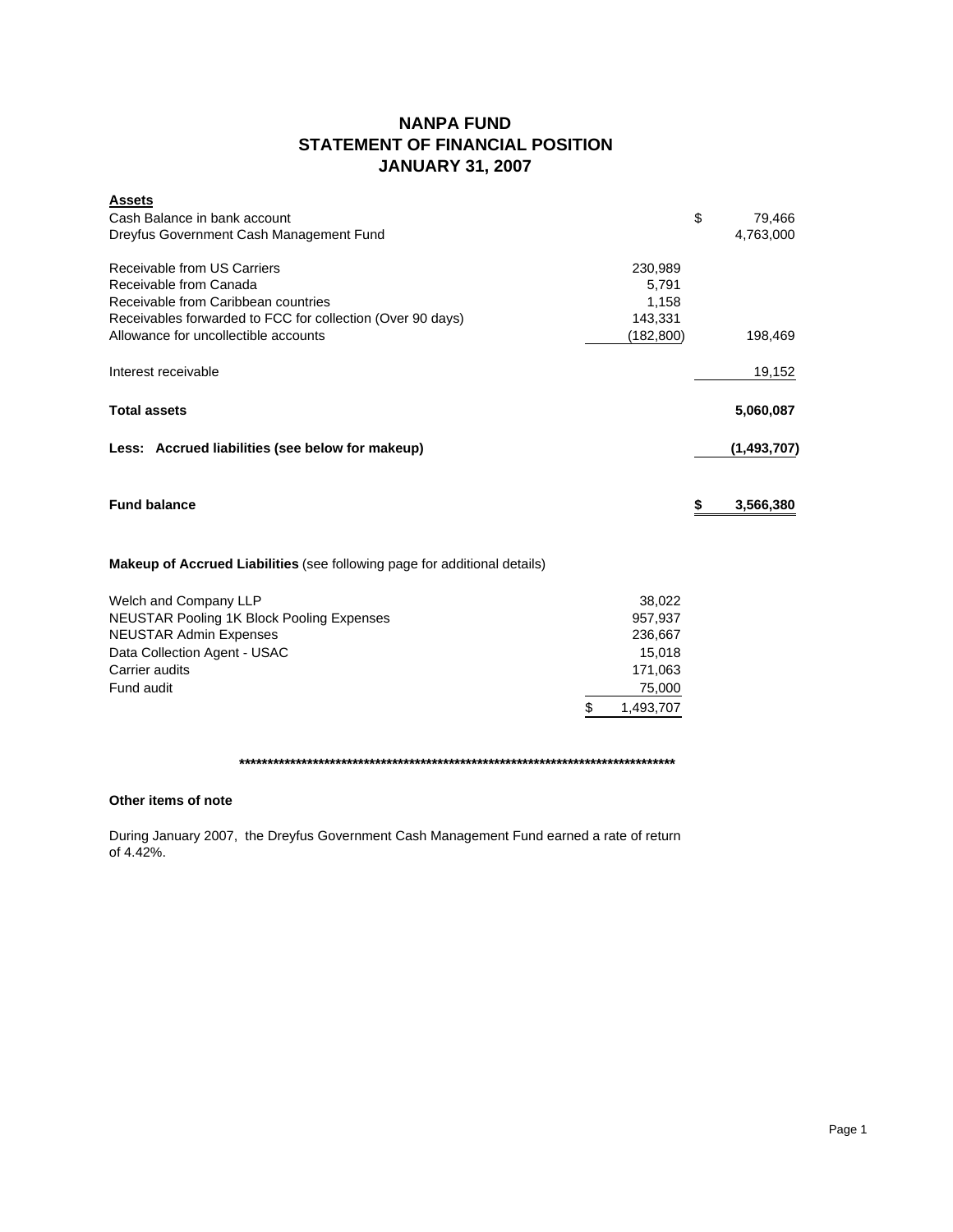#### **NANPA FUND FORECASTED STATEMENT OF CHANGES IN FUND BALANCEJULY 2006 TO January 2008**

|                                          |          | Actual        |               | <b>Budgeted</b>          |           |           |           |               |              |               | Projected                  |               |                |           |            |                          |               |           |
|------------------------------------------|----------|---------------|---------------|--------------------------|-----------|-----------|-----------|---------------|--------------|---------------|----------------------------|---------------|----------------|-----------|------------|--------------------------|---------------|-----------|
|                                          |          |               |               |                          |           |           |           |               |              |               | <b>Difference between</b>  |               |                |           |            |                          |               |           |
|                                          |          | July-06 -     |               |                          |           |           |           |               |              |               | forecasted balance at June |               |                |           |            |                          |               |           |
|                                          |          | <b>Dec-06</b> | <b>Jan-07</b> | Feb-07                   | Mar-07    | Apr-07    | May-07    | <b>Jun-07</b> | <b>Total</b> | <b>Budget</b> | 30/07 and budget           | <b>Jul-07</b> | Aug-07         | Sep-07    | Oct-07     | Nov-07                   | <b>Dec-07</b> | Jan-08    |
|                                          |          |               |               |                          |           |           |           |               |              |               |                            |               |                |           |            |                          |               |           |
| Revenue                                  |          |               |               |                          |           |           |           |               |              |               |                            |               |                |           |            |                          |               |           |
| International Contributions              |          |               |               |                          |           |           |           |               |              |               |                            |               |                |           |            |                          |               |           |
| Canada                                   | (1)      | 40,537        | 5,791         | 5,791                    | 5,791     | 5,791     | 5,794     |               | 69,495       | 69,495        |                            |               | 5.910<br>5,910 | 5,910     | 5,910      | 5,910                    | 5,910         | 5,910     |
| Caribbean countries                      | (1)      | 13,743        | $\sim$        | $\overline{\phantom{a}}$ |           | $\sim$    | $\sim$    | - 1           | 13.743       | 13,743        | $\sim$                     | 13.849        |                | $\sim$    |            | $\overline{\phantom{a}}$ | $\sim$        | $\sim$    |
| <b>Total International Contributions</b> |          | 54.280        | 5.791         | 5,791                    | 5.791     | 5.791     | 5,794     | $\sim$        | 83.238       | 83,238        |                            | 19.759        | 5.910          | 5.910     | 5.910      | 5.910                    | 5,910         | 5,910     |
| Domestic Contributions - US carriers     | (1)      | 3.820.082     | 220,536       | 220,616                  | 220,616   | 220,616   | 220,616   | 25,000        | 4,948,082    | 4,876,926     | 71,156                     | 3,341,762     | 220,616        | 220,616   | 220,616    | 220,616                  | 220,616       | 220,616   |
| Late filing fees for Form 499A           | (2)      | 4,100)        | $\sim$        |                          |           |           |           | 120,000       | 115,900      |               | 115,900                    |               |                |           |            |                          |               |           |
| Interest income                          | (3)      | 128,445       | 19,080        | 15,000                   | 15,000    | 15,000    | 15,000    | 15,000        | 222,525      | 180,000       | 42,525                     | 15,000        | 15,000         | 15,000    | 15,000     | 15,000                   | 15,000        | 15,000    |
|                                          |          |               |               |                          |           |           |           |               |              |               |                            |               |                |           |            |                          |               |           |
| <b>Total revenue</b>                     |          | 3.998.707     | 245.407       | 241,407                  | 241.407   | 241.407   | 241.410   | 160,000       | 5.369.745    | 5.140.164     | 229.581                    | 3.376.521     | 241.526        | 241.526   | 241.526    | 241.526                  | 241.526       | 241,526   |
|                                          |          |               |               |                          |           |           |           |               |              |               |                            |               |                |           |            |                          |               |           |
| <b>Expenses</b>                          |          |               |               |                          |           |           |           |               |              |               |                            |               |                |           |            |                          |               |           |
| <b>NANPA Administration</b>              | (4), (8) | 707.007       | 117,739       | 131,022                  | 119,323   | 119,323   | 119,323   | 119,324       | 1,433,061    | 1,421,467     | 11,594                     | 120,862       | 120,862        | 120,862   | 120,862    | 120,862                  | 120,862       | 120,862   |
|                                          |          |               |               |                          |           |           |           |               |              |               |                            |               |                |           |            |                          |               |           |
| 1K Block Pooling Administration          | (4), (7) | 800,332       | 244,099       | 314,470                  | 296,420   | 296,420   | 296,420   | 296,420       | 2,544,581    | 3,501,341 (   | 956,760)                   | 341,686       | 341,686        | 341,686   | 341,686    | 341,686                  | 341,686       | 341,686   |
| pANI                                     | (9)      |               |               | 100,000                  | 12,500    | 12,500    | 12,500    | 12,500        | 150,000      | 150,000       |                            | 12,500        | 12,500         | 12,500    | 12,500     | 12,500                   | 12,500        | 12,500    |
|                                          |          |               |               |                          |           |           |           |               |              |               |                            |               |                |           |            |                          |               |           |
| <b>Billing and Collection</b>            |          |               |               |                          |           |           |           |               |              |               |                            |               |                |           |            |                          |               |           |
| Welch & Company LLP                      | (4)      | 119,400       | 19,900        | 19,900                   | 19,900    | 19,900    | 19,900    | 19,900        | 238,800      | 238,800       |                            | 19,900        | 19,900         | 19,900    | 19,900     | 19,900                   | 19,900        | 19,900    |
| Data Collection Agent                    | (5)      | 25,598        | 5,416         | 5,416                    | 5,416     | 5,416     | 5,416     | 5,416         | 58,094       | 65,000 (      | 6,906                      | 4,667         | 4,667          | 4,667     | 4,667      | 4,667                    | 4,667         | 4,667     |
|                                          |          |               |               |                          |           |           |           |               |              |               |                            |               |                |           |            |                          |               |           |
| <b>Annual Operations Audit</b>           | (6)      | 45,000        |               | $\sim$                   |           |           | $\sim$    | 30,000        | 75,000       | 30,000        | 45,000                     |               |                |           |            |                          |               |           |
| <b>Carrier Audits</b>                    | (10)     | ٠.            |               |                          |           | 700,000   |           |               | 700,000      | 700,000       |                            |               |                |           |            |                          |               |           |
|                                          |          |               |               |                          |           |           |           |               |              |               |                            |               |                |           |            |                          |               |           |
| Bad debt expense (recovery)              | (11)     | 85,107        | 4,100)        |                          |           |           |           |               | 81,007       |               | 81,007                     |               |                |           |            |                          |               |           |
|                                          |          |               |               |                          |           |           |           |               |              |               |                            |               |                |           |            |                          |               |           |
| Miscellaneous expense (recovery          | (12)     | 4,454)        | 4,454         |                          |           |           |           |               |              |               | $\sim$                     | 120,000       |                |           |            |                          |               |           |
|                                          |          |               |               |                          |           |           |           |               |              |               |                            |               |                |           |            |                          |               |           |
| <b>Total expenses</b>                    |          | 1,777,990     | 387,508       | 570,808                  | 453,559   | 1,153,559 | 453,559   | 483,560       | 5,280,543    | 6,106,608     | 826,065)                   | 619,615       | 499,615        | 499,615   | 499,615    | 499,615                  | 499,615       | 499,615   |
|                                          |          |               |               |                          |           |           |           |               |              |               |                            |               |                |           |            |                          |               |           |
| Net revenue (expenses)                   |          | 2,220,717     | 142,101)      | 329,401) (               | 212,152)  | 912, 152) | 212,149)  | 323,560)      | 89,202       | 966,444)      | 1,055,646                  | 2,756,906     | 258,089) (     | 258,089)  | 258,089) ( | 258.089) (               | 258,089) (    | 258,089)  |
| Opening fund balance                     |          | 1,487,763     | 3,708,480     | 3.566.379                | 3,236,978 | 3.024.826 | 2.112.674 | 1,900,525     | 1,487,763    | 1,966,444     | 478,681)                   | 1,576,965     | 4.333.871      | 4.075.782 | 3,817,693  | 3.559.604                | 3,301,515     | 3,043,426 |
|                                          |          |               |               |                          |           |           |           |               |              |               |                            |               |                |           |            |                          |               |           |
| <b>Closing fund balance</b>              |          | 3,708,480     | 3,566,379     | 3,236,978                | 3,024,826 | 2,112,674 | 1,900,525 | 1,576,965     | 1,576,965    | 1,000,000     | 576,965                    | 4,333,871     | 4,075,782      | 3,817,693 | 3,559,604  | 3,301,515                | 3,043,426     | 2,785,337 |
|                                          |          |               |               |                          |           |           |           |               |              |               |                            |               |                |           |            |                          |               |           |
| Fund balance makeup:                     |          |               |               |                          |           |           |           |               |              |               |                            |               |                |           |            |                          |               |           |
| Contingency                              |          | 999.999       | 1,000,000     | 1,000,000                | 1,000,000 | 1,000,000 | 1,000,000 | 1,000,000     | 1,000,000    | 1,000,000     |                            | 1.000.000     | 1.000.000      | 1.000.000 | 1.000.000  | 1.000.000                | 1,000,000     | 1,000,000 |
| Surplus                                  |          | 2,708,481     | 2,566,379     | 2.236.978                | 2,024,826 | 1,112,674 | 900,525   | 576.965       | 576,965      |               |                            | 3.333.871     | 3,075,782      | 2.817.693 | 2.559.604  | 2,301,515                | 2,043,426     | 1,785,337 |
|                                          |          | 3,708,480     | 3.566.379     | 3.236.978                | 3.024.826 | 2.112.674 | 1.900.525 | 1.576.965     | 1.576.965    | 1.000.000     |                            | 4.333.871     | 4,075,782      | 3.817.693 | 3.559.604  | 3.301.515                | 3.043.426     | 2.785.337 |

#### **Assumptions:**

(1) The US carrier contributions for the period from July 2006 to June 2007 is based upon actual billings in June 2006. 2007/08 International carrier revenue is based on actual.

The contributions for July 2007 - January 2008 are based on estimate per proposed budget.

#### **Reconciliation of Forecast at June 30, 2007 to Budget**

| The contributions for July 2007 - January 2008 are based on estimate per proposed budget.                                                                                                                                                                                                                   | Budgeted fund balance at June 30/07 - contingency                                      | 1.000.000  |
|-------------------------------------------------------------------------------------------------------------------------------------------------------------------------------------------------------------------------------------------------------------------------------------------------------------|----------------------------------------------------------------------------------------|------------|
| (2) These fees represent the \$100 late filing fee charged to those companies that do not file the Form 499A by the due date. Amount for June 2007 is based on an estimate.                                                                                                                                 |                                                                                        |            |
| (3) Interest income projections are estimates                                                                                                                                                                                                                                                               | Shortfall in fund incurred between budget period (March 2006) and June 2006            | (478, 681) |
| (4) The expenses for the NANPA Administration and Welch & Company LLP are based on contracts in force. The FCC has approved a modification and extension of the Pooling contract                                                                                                                            | Additional billings in July - January                                                  | 66.702     |
| for the period June 15, 2006 to September 14, 2006. with two possible one-month extensions, while the re-bid for the contract is taking place.                                                                                                                                                              | Late filing fees (reversal) for Form 499A - 2006                                       | (4, 100)   |
| The same figures were used the period November 15, 2006 to June 2007. The figures for July 2007 to January 2008 are based on the proposed budget.                                                                                                                                                           | Additional interest earned in July - November over budget                              | 42.525     |
| (5) The expense for the Data Collection Agent is based on estimate of costs by USAC for the 2007 calendar year.                                                                                                                                                                                             | Adjustment to June NANP Admin estimate to actual                                       | 890        |
| (6) \$30,000 and \$45,000 has been accrued for the 2004/05 and 2005/06 fiscal year for the annual operations audit that will be conducted once the F<br>determines the scope of the audit. The cost of this audit has not been negotiated. Amount recorded is based on prior year. The amount shown in June |                                                                                        |            |
| 2007 is for the 2006/07 audit.                                                                                                                                                                                                                                                                              | NANP Admin contract change orders # 8 and 9 not budgeted for                           | (9.984)    |
| (7) The February forecasted amount includes the forecasted monthly billing of \$296,419 plus the cost of submitted change orders of \$18051                                                                                                                                                                 | NANP Admin contract amendment #12 not budgeted for                                     | (2,500)    |
| (8) The February forecasted amount includes the forecasted monthly billing of \$119,323 plus approved changes orders of \$9984 and contract amendment #12 of \$1715                                                                                                                                         | Data Collection fees - Adjust June estimate to actual                                  | 783        |
| (9) The cost for pANI has been provided for as per the 2006/07 budget. NeuStar has been appointed Interim Routing Number Authority for pANI.                                                                                                                                                                | Adjust July -January estimate of DCA fees to actual                                    | 6.123      |
| (10) The budget allowed \$700,000 for 16 carrier audits.                                                                                                                                                                                                                                                    | Funds received from Neustar re NANC travel from 2000                                   | 4,454      |
| The FCC indicated that there are 3 more audits completed for the 2005/06 at a cost of approximately \$171,000. This cost has been                                                                                                                                                                           |                                                                                        |            |
| accounted for in the 2005/06 funding period.                                                                                                                                                                                                                                                                | Bad debts not budgeted for                                                             | (81.007)   |
| (11) The allowance covers all accounts considered potentially uncollectible at January 31, 2007. This will be covered by the contingency allowance.                                                                                                                                                         | Estimated late filing fees for 2007                                                    | 120,000    |
| (12) The recovery represents funds that Neustar has been holding since 2000 for NANC travel. It has not been used for several years and has been                                                                                                                                                            | Annual operations audit - 2005/06 not performed vet                                    | (45.000)   |
| turned over to NANP. It was decided by the B&C Working Group to include this in US carrier contributions.                                                                                                                                                                                                   | Pooling - merit bonus portion of expired contract (Jan 1/06 to June 14/06)             | (170.310)  |
|                                                                                                                                                                                                                                                                                                             | Pooling change Order #43, 46, 47, 49 and 50 not budgeted for                           | (13.857)   |
|                                                                                                                                                                                                                                                                                                             | Increase of bridge contracts maximum over budget estimate                              | (55.692)   |
|                                                                                                                                                                                                                                                                                                             | Adjustment to actual costs of Pooling for July 2006 to January 2007                    | 433.832    |
|                                                                                                                                                                                                                                                                                                             | Adjustment to May & June Pooling bill estimates to actual                              | 888,580    |
|                                                                                                                                                                                                                                                                                                             | Pooling - estimate of fixed price portion of expired contract (Jan 1/06 to June 14/06) | (121.000)  |
|                                                                                                                                                                                                                                                                                                             | Pooling Change Order #44 in budget but not yet bille                                   | (4, 793)   |
|                                                                                                                                                                                                                                                                                                             | Forecasted fund balance at June 30/07                                                  | 1.576.965  |
|                                                                                                                                                                                                                                                                                                             |                                                                                        |            |